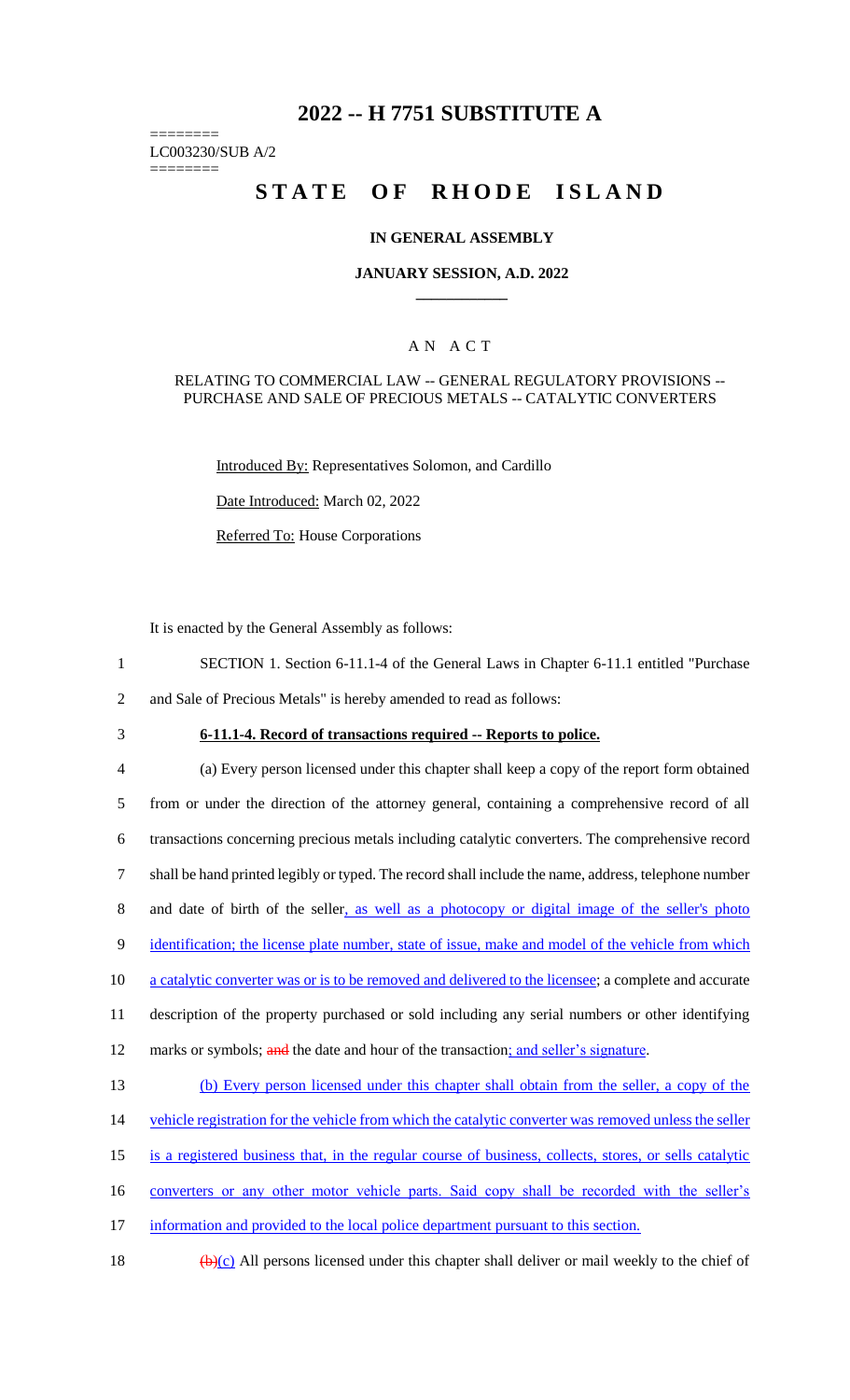- 1 police of the city or town in which the business is located and electronically submit to the attorney 2 general, in a manner specified by the attorney general, all report forms from the preceding seven-
- 3 day (7) period.
- $\left(\frac{e}{c}\right)$  Every person licensed under this chapter shall retain a copy of the report form for a 5 period of one year from the date of the sale stated on the form. These records are to be made 6 available for inspection by any law enforcement agency requesting to review them. Licensees or 7 secondary metals recyclers are prohibited from releasing a supplier's information without their 8 consent unless the disclosure is made in response to a request from a law enforcement agency. 9 (e) Any violation of these provisions shall be subject to the penalties set forth in § 6-11.1-
- 10 7.
- 11 SECTION 2. This act shall take effect upon passage.

======== LC003230/SUB A/2 ========